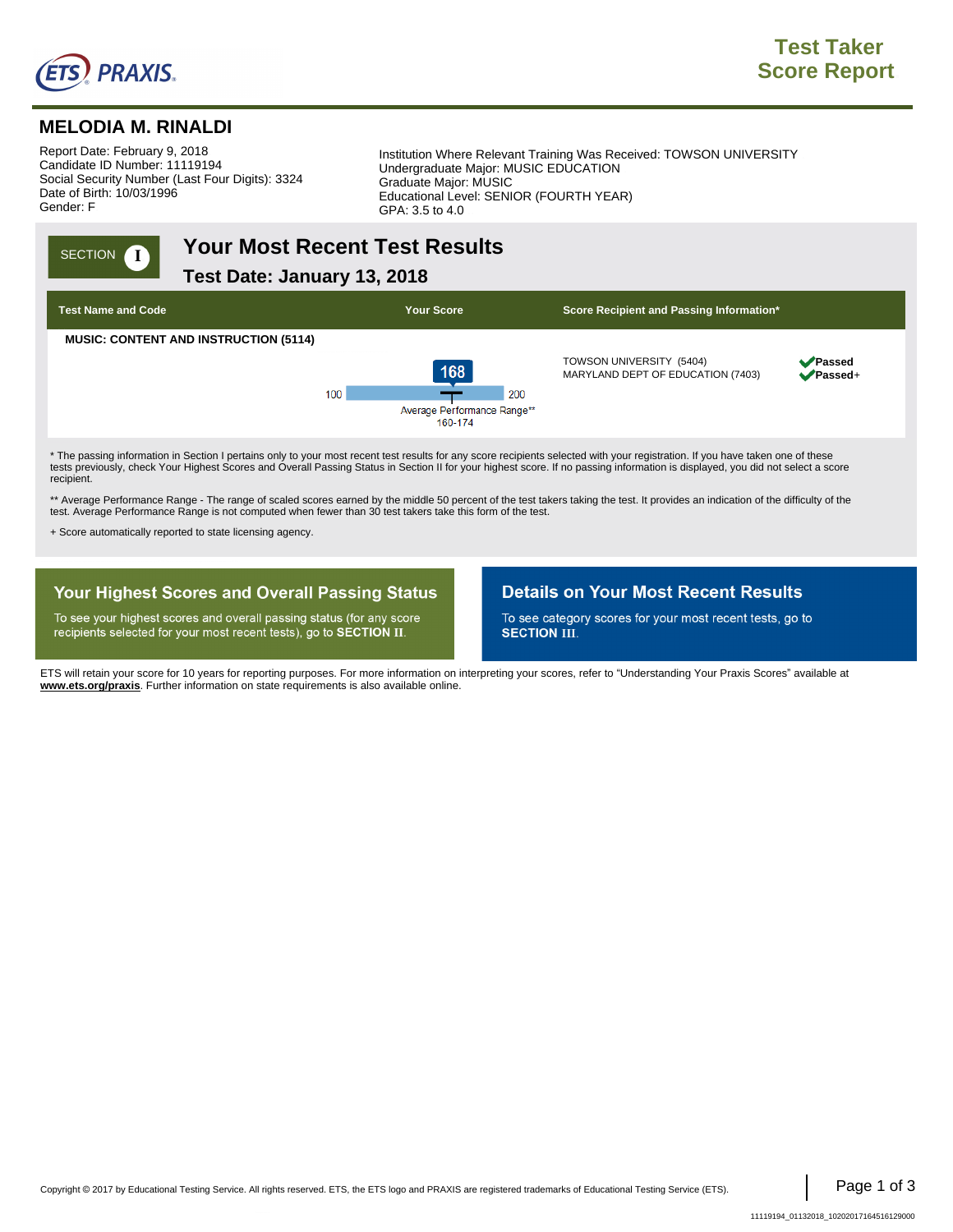

### **MELODIA M. RINALDI**

Report Date: February 9, 2018 Candidate ID Number: 11119194

#### **Your Highest Scores and Overall Passing Status,** SECTION **II**

Below are your highest test scores from the past 10 years and the overall passing status (for any score recipients selected for your most recent tests). Passing status is based on the passing score in effect on the test date or on the date reported. Scores are not reported if test is not required by the score recipient. Score recipients reserve the right to accept the reporting of scores but not necessarily the Passed/Not Passed status. Passed/Not Passed information is not provided if more than one qualifying score is used for a test, if qualifying score is not available, or if test taken is not used by the score recipient.

### **TOWSON UNIVERSITY (5404)**

| <b>Test Name and Code</b>                        | Your Highest<br><b>Score</b> | <b>Required</b><br><b>Minimum</b><br><b>Score</b> | Qualifying<br><b>Score</b> | <b>Score</b><br><b>Reported</b> | <b>Overall Passed /</b><br><b>Not Passed Status</b> | <b>Test Date</b> |
|--------------------------------------------------|------------------------------|---------------------------------------------------|----------------------------|---------------------------------|-----------------------------------------------------|------------------|
| <b>MUSIC: CONTENT AND INSTRUCTION (5114)</b>     | 168                          | -blank                                            | 162                        | <b>YES</b>                      | <b>◆</b> Passed                                     | January 13, 2018 |
| <b>CORE ACAD SKILLS FOR EDUC: READING (5712)</b> | 182                          | blank.                                            | 156                        | <b>YES</b>                      | <b>◆</b> Passed                                     | March 24, 2017   |
| <b>CORE ACAD SKILLS FOR EDUC: WRITING (5722)</b> | 162                          | blank                                             | 162                        | <b>YES</b>                      | <b>◆</b> Passed                                     | March 24, 2017   |
| <b>CORE ACAD SKILLS FOR EDUC: MATH (5732)</b>    | 172                          | <b>blank</b>                                      | 150                        | <b>YES</b>                      | <b>Passed</b>                                       | March 24, 2017   |

### **MARYLAND DEPT OF EDUCATION (7403)**

| <b>Test Name and Code</b>                        | <b>Your Highest</b><br><b>Score</b> | <b>Required</b><br><b>Minimum</b><br><b>Score</b> | Qualifying<br><b>Score</b> | <b>Score</b><br><b>Reported</b> | <b>Overall Passed /</b><br><b>Not Passed Status</b> | <b>Test Date</b> |
|--------------------------------------------------|-------------------------------------|---------------------------------------------------|----------------------------|---------------------------------|-----------------------------------------------------|------------------|
| <b>MUSIC: CONTENT AND INSTRUCTION (5114)</b>     | 168                                 | blank.                                            | 162                        | <b>YES</b>                      | <b>◆</b> Passed                                     | January 13, 2018 |
| <b>CORE ACAD SKILLS FOR EDUC: READING (5712)</b> | 182                                 | blank.                                            | 156                        | <b>YES</b>                      | <b>◆</b> Passed                                     | March 24, 2017   |
| <b>CORE ACAD SKILLS FOR EDUC: WRITING (5722)</b> | 162                                 | blank.                                            | 162                        | <b>YES</b>                      | <b>◆</b> Passed                                     | March 24, 2017   |
| <b>CORE ACAD SKILLS FOR EDUC: MATH (5732)</b>    | 172                                 | blank.                                            | 150                        | <b>YES</b>                      | <b>◆</b> Passed                                     | March 24, 2017   |